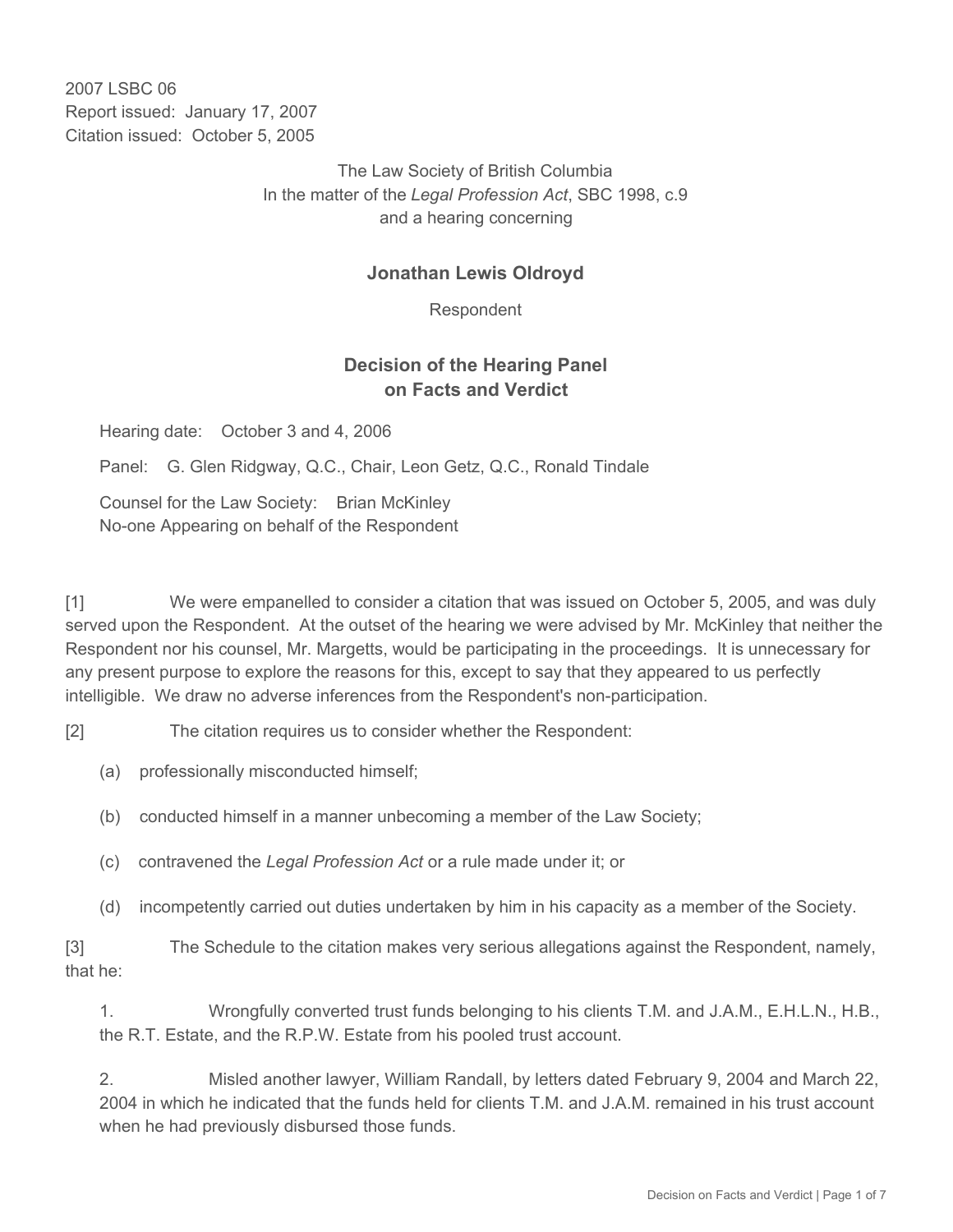3. Breached an undertaking to another lawyer, James Pasuta. The undertaking was contained in a letter dated September 17, 2003 from Mr. Pasuta to Mr. Oldroyd and required Mr. Oldroyd to retain sufficient funds in trust from certain sale proceeds received by him on behalf of his client H.B. to satisfy obligations to the Canada Customs and Revenue Agency (" C.C.R.A." ) and to obtain and provide to Mr. Pasuta a Clearance Certificate from the C.C.R.A before releasing those funds. It is alleged that the Respondent breached that undertaking by releasing the funds without obtaining and providing a Clearance Certificate to Mr. Pasuta.

4. Misled his client E.H.L.N. by letter dated January 12, 2004 in which he confirmed " that the RRSP money was received and paid out to the Bank of Montreal pursuant to [his] instructions" when he knew that the money had been otherwise disbursed.

5. Failed, contrary to Rule 4-43(2)(b) of the Law Society Rules, to produce his trust accounting records for the years 1995, 1996, 1997, 1998 and 1999 to a person designated to conduct an investigation of his books, records and accounts, when those records were required for the purpose of the investigation.

[4] At the hearing, counsel for the Law Society abandoned Count 4, which was accordingly dismissed.

# **INTRODUCTION AND BACKGROUND**

[5] The Respondent became a member of the Law Society on July 10, 1980. From about the beginning of 1984 until April 2004, he conducted a general practice as a sole practitioner from his home on Salt Spring Island. For at least some of this time, his wife assisted him as the bookkeeper for his practice.

[6] On March 19. 2004, following complaints from charitable organizations that were the residual beneficiaries of three estates administered by him, an order (the " Investigation Order" ) was made pursuant to Rule 4-43 of the Law Society Rules for an investigation of the Respondent's books, records and accounts. The Investigation Order became effective on March 23, 2004, and was personally served on the Respondent the next day. Mr. Gerry Payne, CGA, was appointed to conduct the investigation.

[7] On April 14, 2004, the Respondent resigned his membership in the Law Society and consented to the appointment of a custodian of his practice. On the same day, Mr. Dale Henley, of Sidney, B.C., was appointed Custodian.

[8] Most of the matters that gave rise to the citation occurred in 2003 and early 2004.

## **Evidence**

[9] At the hearing, we heard oral evidence from a number of witnesses, among them the investigator, Mr. Payne and the Custodian, Mr. Henley. We also received evidence from a number of members of the Law Society who had dealings with the Respondent in respect of various of the matters referred to in the Schedule to the citation, including Mr. Pasuta and Mr. Randall. Mr. N., whose late wife, referred to in paragraphs 1 and 4 of the Schedule as " E.L.H.N" , was a client of the Respondent, also testified, as did several others.

[10] We have also had the benefit of the Audit Report prepared by Mr. Payne and several investigation reports prepared by Mr. Paul Willms, of the Law Society's Department of Audit and Investigations.

[11] We shall deal separately with each of the allegations made in the citation.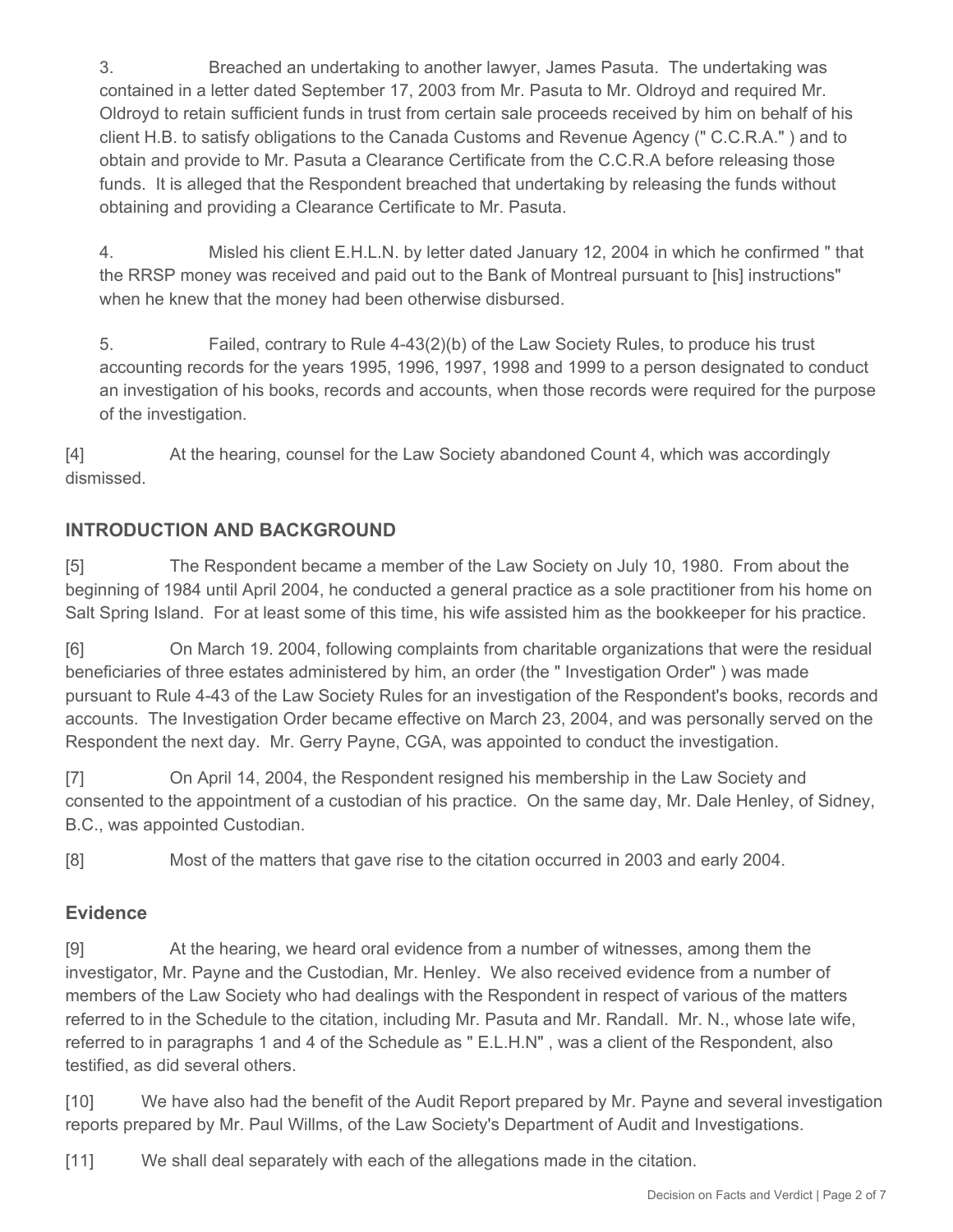## **Evidentiary Burden and Standard of Proof**

[12] The relevant principles here are by now well known and do not require extensive citation of authority. They are succinctly stated in the recent decision of the Benchers in *Law Society of BC v. Martin,*  2005 LSBC 16, paragraph [137]:

(a) The onus of proof throughout these proceedings rests on the Law Society to prove the facts necessary to support a finding of professional misconduct;

(b) The standard of proof is higher than the balance of probabilities but less than reasonable doubt. The standard is a civil standard but rises in direct proportion to the gravity of the allegation and the seriousness of the consequences.

[13] In assessing the evidence we have borne these principles in mind.

### **Wrongful Conversion of Trust Funds**

[14] Count 1 of the Schedule identifies five unrelated instances of alleged wrongful conversion of client trust funds. It is not necessary, in our opinion, to embark on any extended discussion of the meaning of the expression " wrongful conversion" . The jurisprudence indicates that the questions to be answered in this case are whether the Respondent knew the purposes to which his clients' funds were supposed to be applied and whether he knowingly, and without mistake, applied the money to different purposes. See *R. v. Skalbania,* [1997] 3 S.C.R. 995 at paragraph 7. Against this background we turn to the particular instances of alleged wrongful conversion identified in Count 1.

### **T.M and J.A.M.**

[15] The Respondent acted for T.M. and J.A.M. in connection with their purchase of certain real estate from T.L. Corporation in early 2003. The evidence establishes that, on February 24, 2003, the Respondent received \$181,819.51 from T.M. to complete the purchase, and these funds were deposited into his trust account. On February 28, 2003, the Respondent drew, and on the same day cancelled and reissued, a trust cheque for \$179,045.83 payable to a law firm, solicitors for the vendor. The same day he forwarded that cheque to the law firm.

[16] A dispute arose concerning certain matters relating to the terms of the conveyance and, pending its resolution, the Respondent's cheque was not cashed. The funds accordingly remained in his trust account.

[17] On October 9, 2003 however, the Respondent used \$133,762.59 of the trust funds to purchase a bank draft payable to " K.C., in trust" from the Bank of Montreal; and on October 29, 2003, a further withdrawal of \$48,717.85 was made from the trust funds and wire transferred to an account with a bank in Florida in the name of S. Consulting Ltd.

[18] The evidence indicates that the \$133,762.59 paid to K.C. (who testified) was for the purpose of satisfying obligations in that amount due from a company, C.W. Corp. (" C.W." ) under mortgages held by clients of K.C. on certain property in Ucluelet. The Respondent and his wife are, respectively, the President and the Secretary of C.W. No connection is apparent between C.W. and T.M. and J.A.M.'s purchase from T.L. Corporation.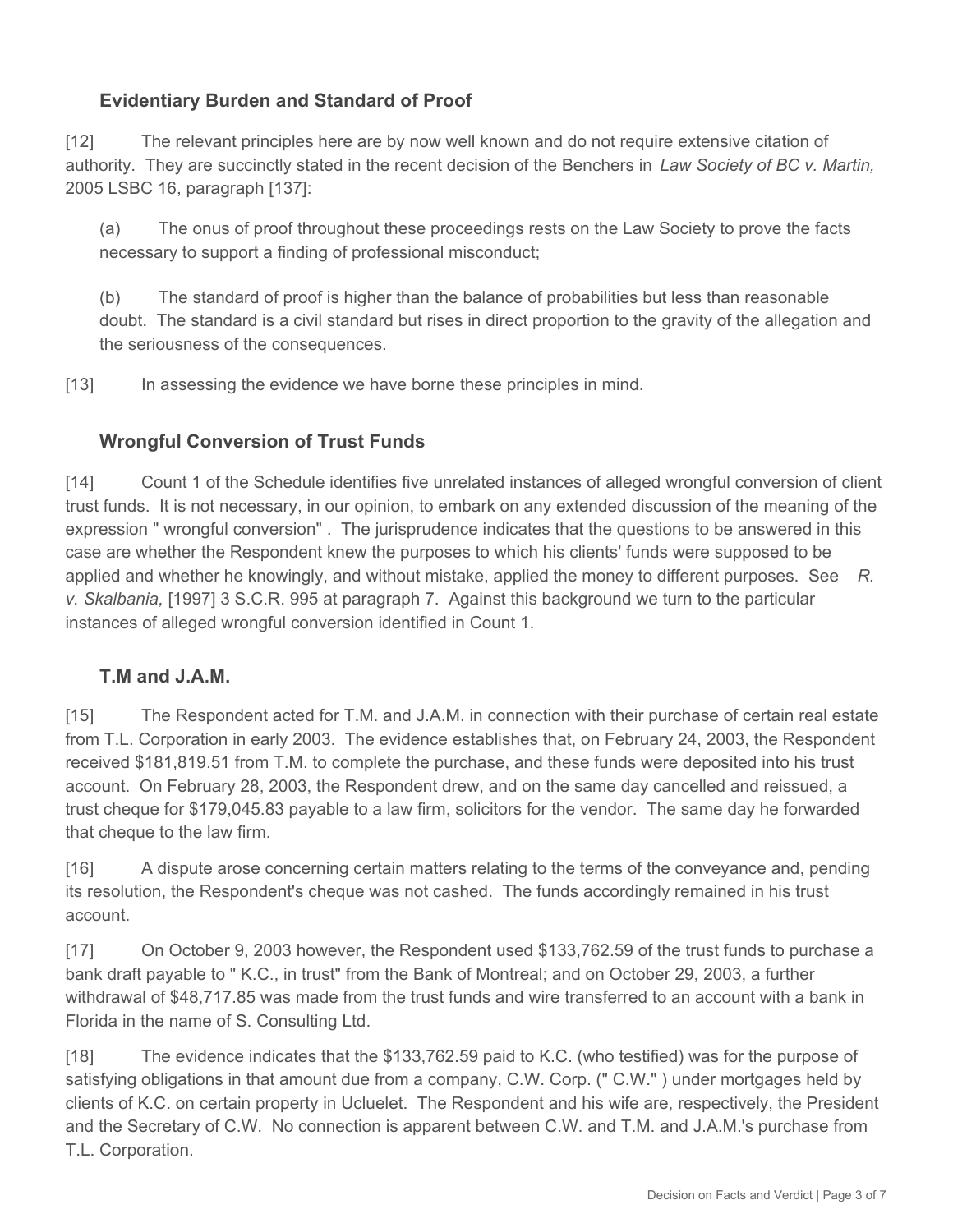[19] There is no evidence before us of the relationship, if any, between the Respondent and S. Consulting Ltd. No connection is evident, however, between S. Consulting Ltd. and the purchase by T.M. and J.A.M. from T.L. Corporation.

[20] In our opinion, the evidence establishes to the requisite standard that the Respondent wrongfully converted trust funds belonging to T.M. and J.A.M., his clients.

### **The N. Estate**

[21] Mr. N.'s wife died on December 1, 2002. Following her death, he retained the Respondent to obtain transfer into his name of the proceeds of realization of two RRSP accounts in his late wife's name. The aggregate amount of the funds was approximately \$45,283 and they were held at two different banks. The funds were delivered to the Respondent, in one case in the form of a draft payable to Mr. N. " re" the estate; and in the other case of a cheque payable to the Estate, on December 4, 2003 and January 5, 2004, respectively. These funds were deposited into the Respondent's pooled trust account and recorded in the name of Mr. N. in trust.

[22] Mr. N. testified that he did not receive any funds from the Respondent. The documentary record provided to us, while somewhat intricate and the details of which need not be rehearsed here, clearly demonstrates that, in substance, on January 5, 2004 the proceeds of the RRSPs (together with certain other funds apparently provided by one of the Respondent's companies) were wired to a bank account at a bank in Florida for credit to the account of S. Consulting Ltd. The requisition for the wire transfer was signed by the Respondent as the " customer" , and the purpose of the transfer is stated to be " proceeds from sale of house" .

[23] There is no evident connection between S. Consulting Ltd., Mr. N. or the N. Estate.

[24] We are satisfied to the requisite standard that the Respondent wrongfully converted funds received by him in trust for his client, Mr. N.

### **H.B.**

[25] The Respondent acted for Ms. B., a non-resident, in connection with the sale by her of property she owned on Salt Spring Island. The Respondent was apparently retained on behalf of Ms. B. by her son, Mr. T., who provided all the relevant instructions. Neither Ms. B. nor Mr. T. testified, though there is in evidence some material provided to Mr. Willms by Mr. T. This material includes a communication from Mr. T. dated June 18, 2004, in which he asserts that " Mr. Oldroyd has paid no funds to Ms. B." A Statutory Declaration made by Ms. B. in connection with an application for payment from the Special Compensation Fund essentially repeats this allegation.

[26] At all events, on October 8, 2003, the transfer having been registered, the buyer's solicitor sent the Respondent a cheque for \$70,167.65, being the amount indicated on the statement of adjustments as being due to Ms. B.

[27] Also on October 8, 2003, the Respondent issued a cheque for \$48,000 against the funds received for remittance to Ms. B. The cheque was payable to the Bank of Montreal. The evidence establishes that it was used to purchase a bank draft for \$48,000 payable to " D.L. in trust" .

[28] D.L. testified. It is not necessary to review the details of his evidence. The substance of the matter is that C.W. was indebted to D.L.'s client under a loan secured by a mortgage on land in Ucluelet. C.W. went into default, and D.L. commenced foreclosure proceedings, which were concluded on October 8,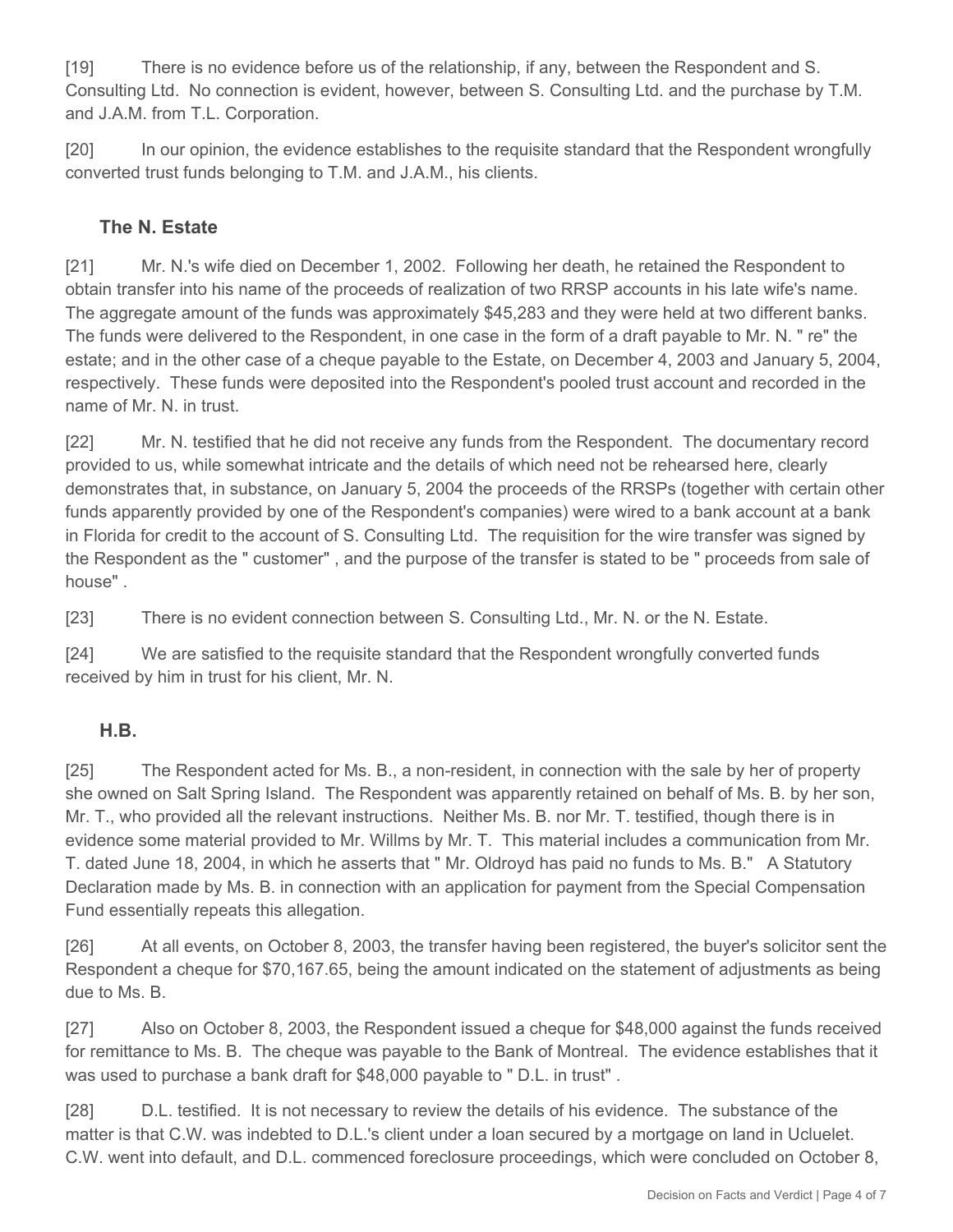2003, with a payment of the outstanding amount of \$48,124.40 in the form of a bank draft for \$48,000 and the Respondent's trust cheque for the balance.

[29] While the evidence is strongly suggestive of the fact that Ms. B. never received any of the funds due to her in respect of the sale of her Salt Spring Island property, we reach no definitive conclusion on this point.

[30] The evidence does, however, establish to our satisfaction and the requisite standard that the Respondent wrongfully converted to the use of C.W., a company seemingly directed by him, the sum of \$48,000 held by him in trust for Ms. B.

[31] The evidence also shows to our satisfaction and the requisite standard that on February 6, 2004, the Respondent used some \$21,131 of the remaining funds held in trust for Ms. B. to purchase a second bank draft from the Bank of Montreal. These funds were deposited into an account at CIBC. The account holder of that account is not known but it is not a trust account of the Respondent.

[32] Accordingly, we are satisfied to the requisite standard that the Respondent wrongfully converted funds held by him in trust for his client, Ms. B.

## **T. Estate**

[33] The Respondent was the solicitor and a co-executor of the estate of R. T., who died in January 2002. The estate had a gross value at probate of approximately \$234,000. Approximately \$122,000 consisted of funds on deposit in bank accounts and the balance was made up of personal property, including a manufactured home that was subsequently sold.

[34] The evidence indicates to our satisfaction and to the requisite standard that \$200,000 of the assets of the estate held by the Respondent in trust were used by him to purchase a draft from the Bank of Montreal and that these funds were then used by him to make a payment in that amount to the beneficiaries of an entirely unrelated estate.

[35] Accordingly, we are satisfied to the requisite standard that the Respondent wrongfully converted funds held by him in trust for his client, the T. Estate.

### **W. Estate**

[36] The Respondent was the solicitor for the estate of a Ms. W., who died in December 2002. Her estate had a value for probate purposes of approximately \$300,000, consisting almost exclusively of cash and realizable securities.

[37] In March 2004, the executor of the estate discharged the Respondent as its solicitor and replaced him with Mr. George Easdon, of Victoria. Mr. Easdon testified before us. The substance of his evidence was that while, upon his appointment as replacement solicitor, he received from the Respondent the latter's files relating to the estate, he did not receive any of the funds held by the Respondent in trust for the estate.

[38] The evidence establishes that on October 3, 2003, \$70,000 of the trust funds belonging to the estate were used by the Respondent to make a payment to the executor and one of the beneficiaries of an entirely unrelated estate, and that on October 8, 2003, a further \$100,000 was used to cover a trust shortage in another entirely unrelated estate.

[39] The evidence also establishes that the aggregate \$170,000 withdrawn from the trust funds belonging to the W. estate have not been replaced.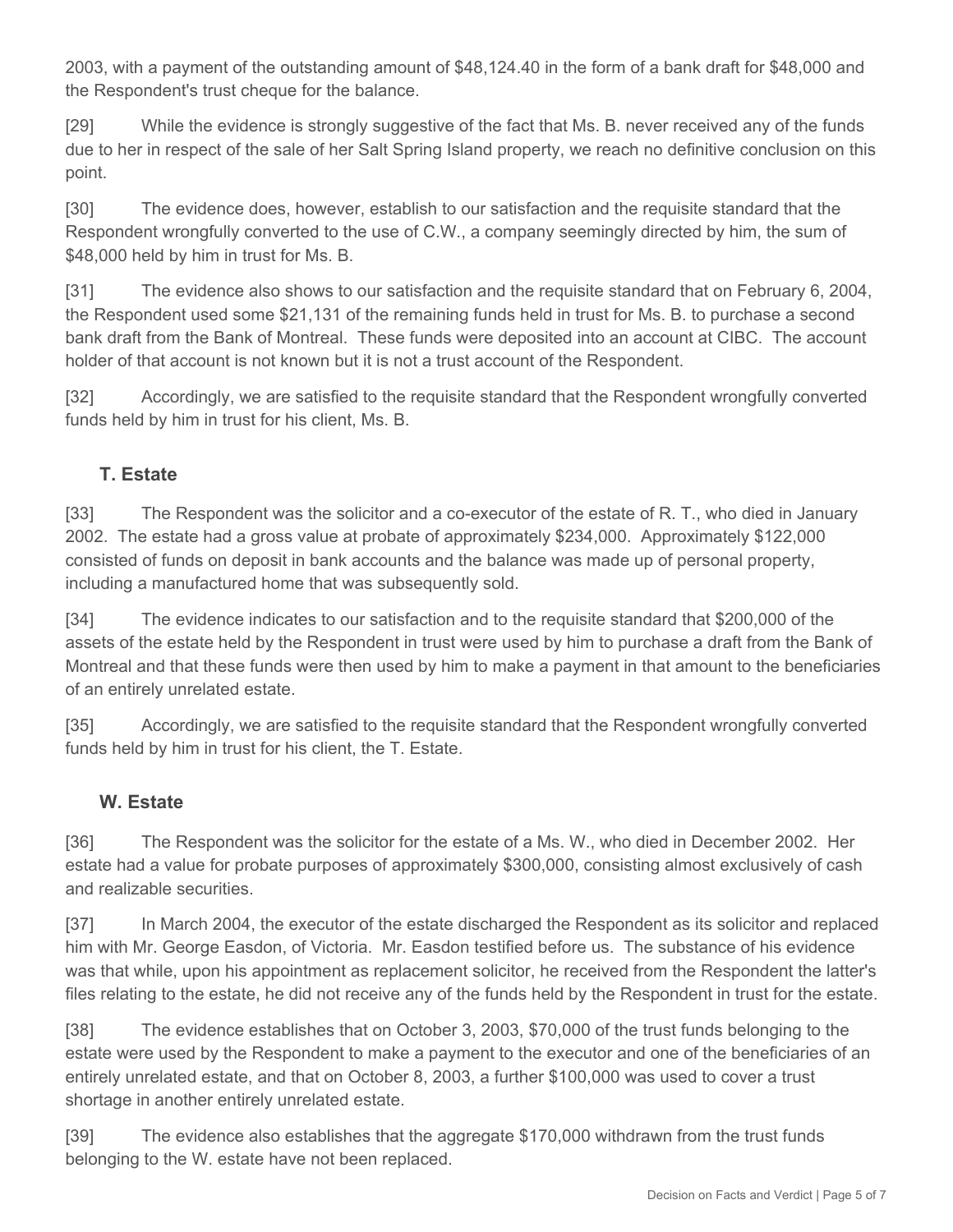[40] We are satisfied to the requisite standard that the Respondent wrongfully converted funds held by him in trust for his client, the W. Estate.

### **Summary**

[41] In summary, we have concluded that each of the five instances of conversion of trust funds referred to in Count 1 of the Schedule to the citation is established.

# **Misleading Another Lawyer**

[42] Count 2 of the Schedule alleges that the Respondent, while acting for T.M. and J.A.M. in connection with their purchase of land from T.L. Corporation (see paragraphs 15 to 20 above), misled William Randall, the seller's solicitor. Simply put, it is alleged that in his capacity as a solicitor the Respondent lied to Mr. Randall in two letters, one on February 9, 2004, and the other on March 22, 2004. In each case, the Respondent said, in substance, that the funds that had been provided to him by T.M. and J.A.M. for the purpose of completing the purchase were held by him in trust.

[43] This was a lie. As we have explained (paragraph 17, above), those funds had previously been withdrawn from the Respondent's trust account (and converted to other uses) in two instalments almost six months earlier, in October 2003.

[44] Count 2 in the Schedule is made out.

### Breach of Undertaking

[45] Count 3 of the Schedule to the citation alleges that, in connection with his representation of Ms. B. in relation to the sale of her property (see paragraphs 25 to 32, above), the Respondent breached an undertaking to another lawyer, Mr. James Pasuta, who acted for the purchasers, and who gave evidence before us. The terms of the undertaking are sufficiently set out in the citation, and we do not repeat them here. As the citation indicates, they were contained in a letter from Mr. Pasuta to the Respondent dated September 17, 2003. They were confirmed by the Respondent in a letter to Mr. Pasuta dated October 6, 2003, and reconfirmed by the latter in a letter to the Respondent on October 8, 2003.

[46] As we have indicated (paragraphs 28 and 31 above), on two separate occasions, on October 8, 2003 and again on February 6, 2004, the Respondent disbursed funds sent to him by Mr. Pasuta on undertakings, in breach of those undertakings.

[47] In our opinion, the evidence establishes the breach of undertaking to the requisite standard and, accordingly, Count 3 is made out.

## **Failure to Produce Trust Accounting Records**

[48] Rule 4-43(2)(b) of the Law Society Rules requires a member to immediately produce to an investigator appointed under Rule 4-43(1) and permit the copying of all files, vouchers, records, accounts, books and any other evidence that the investigator may require for the purpose of the investigation. Count 5 alleges that the Respondent failed to make such production when requested.

[49] As we have noted (paragraph 6, above) Mr. Payne was appointed as an investigator pursuant to Rule 4-43(1). The evidence establishes beyond doubt that, despite repeated requests by Mr. Caldwell, a